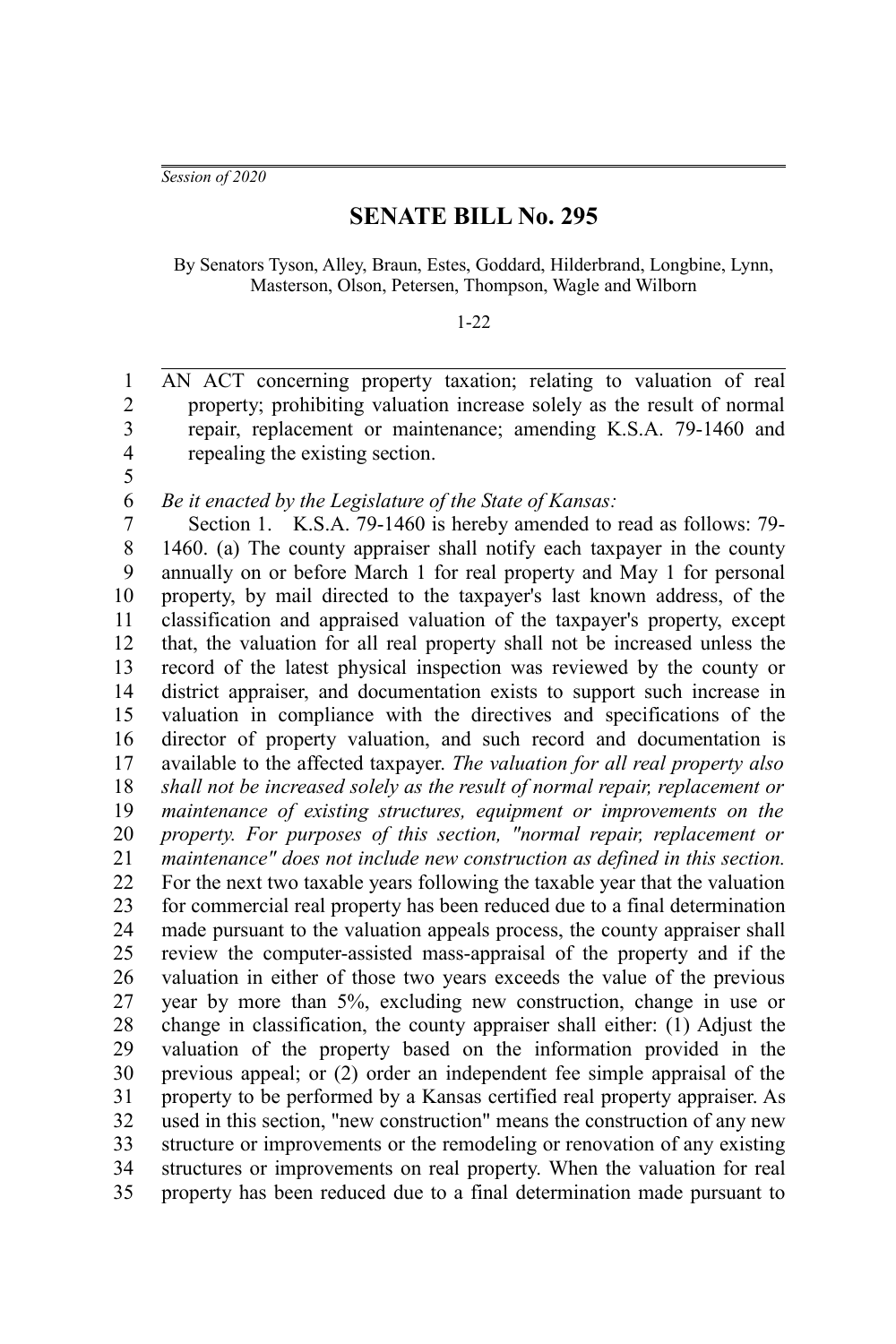the valuation appeals process for the prior year, and the county appraiser has already certified the appraisal rolls for the current year to the county clerk pursuant to K.S.A. 79-1466, and amendments thereto, the county appraiser may amend the appraisal rolls and certify the changes to the county clerk to implement the provisions of this subsection and reduce the valuation of the real property to the prior year's final determination, except that such changes shall not be made after October 31 of the current year. For the purposes of this section and in the case of real property, the term "taxpayer" shall be deemed to be the person in ownership of the property as indicated on the records of the office of register of deeds or county clerk and, in the case where the real property or improvement thereon is the subject of a lease agreement, such term shall also be deemed to include the lessee of such property if the lease agreement has been recorded or filed in the office of the register of deeds. Such notice shall specify separately both the previous and current appraised and assessed values for each property class identified on the parcel. Such notice shall also contain the uniform parcel identification number prescribed by the director of property valuation. Such notice shall also contain a statement of the taxpayer's right to appeal, the procedure to be followed in making such appeal and the availability without charge of the guide devised pursuant to subsection (b). Such notice may, and if the board of county commissioners so require, shall provide the parcel identification number, address and the sale date and amount of any or all sales utilized in the determination of appraised value of residential real property. In any year in which no change in appraised valuation of any real property from its appraised valuation in the next preceding year is determined, an alternative form of notification which has been approved by the director of property valuation may be utilized by a county. Failure to timely mail or receive such notice shall in no way invalidate the classification or appraised valuation as changed. The secretary of revenue shall adopt rules and regulations necessary to implement the provisions of this section. 1 2 3 4 5 6 7 8 9 10 11 12 13 14 15 16 17 18 19 20 21 22 23 24 25 26 27 28 29 30 31

(b) For all taxable years commencing after December 31, 1999, there shall be provided to each taxpayer, upon request, a guide to the property tax appeals process. The director of the division of property valuation shall devise and publish such guide, and shall provide sufficient copies thereof to all county appraisers. Such guide shall include but not be limited to: (1) A restatement of the law which pertains to the process and practice of property appraisal methodology, including the contents of K.S.A. 79-503a and 79-1460, and amendments thereto; (2) the procedures of the appeals process, including the order and burden of proof of each party and time frames required by law; and (3) such other information deemed necessary to educate and enable a taxpayer to properly and competently pursue an appraisal appeal. 32 33 34 35 36 37 38 39 40 41 42 43